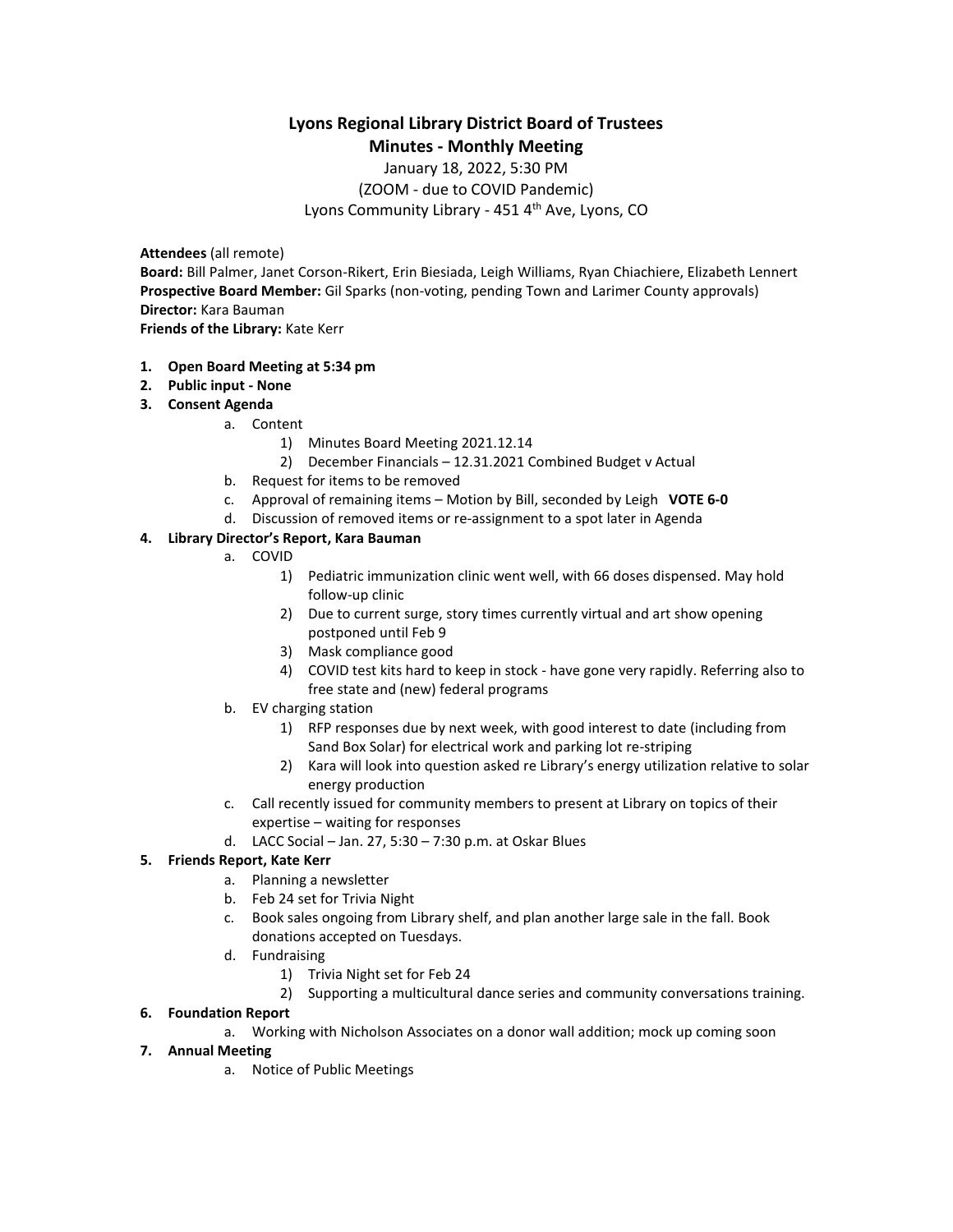- 1) Resolution Designating Notice Location Currently on Library website and on community bulletin board in lobby. Motion by Janet, seconded by Elizabeth to continue these locations. **VOTE 6-0, ACTION** Erin to submit to DOLA
- **2)** Designation of Paper of Record Motion by Janet to continue designation of Longmont Times-Call, seconded by Bill **VOTE 6-0**
- b. Review and Approve District Bylaws Bylaws last updated 1/19/21. Discussed several potential edits to make Bylaws less boiler-plate and more directly applicable to the LRLD. **ACTION** Sub-committee of Janet and Gil will work on revisions for consideration and vote at February Board meeting.
- c. Review Board Meeting Policy Policy last revised 1/19/21. Discussed potential edits for clarity relating to public participation and consistency with ByLaws. **ACTION** Subcommittee of Gil and Janet will work on revisions for consideration and approval at February meeting.
- d. Board Reappointments Motion by Bill to approve both, seconded by Ryan **VOTE 6-0**
	- 1) Erin Biesiada for a  $2^{nd}$  3-year term
	- 2) Janet Corson-Rikert for a 2<sup>nd</sup> 3-year term

#### **KATE KERR LEFT THE MEETING AT THIS POINT**

- e. Review Conflict of Interest Policy
	- 1) **ACTION** Board members to review policy then sign and return annual disclosure statements to Board Secretary
- f. Elect Board Officers and Board Committee Leads for 2022
	- 1) Officers
		- 1. Discussed value of 2-year terms and planned succession to assure appropriate mentorship and continuity. May want to consider VP àPresident progression, but keep separate Secretary role for Board members interested only in that role.
		- 2. President Bill willing to continue for another year
		- 3. Treasurer Erin willing to continue for another year
		- 4. Vice President / Secretary Gil willing to take one role or the other, will discuss with Janet.
		- 5. **ACTION** Agreed that a subcommittee of Gil and Janet will draft a proposal for 2 year terms with automatic succession, and bring this to the next Board meeting for a vote prior to voting on officer roles.
		- 2) Committee Leads (all with Kara)
			- 1. Building Ryan will continue
			- 2. Communications Bill will continue, possibly joined by Elizabeth
			- 3. Finance Erin will continue
			- 4. HR/Board Development Janet will continue with Gil's assistance
			- 5. Policy Leigh will turn over to Gil
			- 6. Planning Bill to continue with Janet's assistance others potentially joining after Retreat discussion
			- 7. Foundation Leigh

#### **8. Committee Reports**

- a. Communications/Community Relations, Bill Palmer Bill writing article for Recorder
- b. Building, Ryan Chiachiere
	- 1) Shade Sails Received preliminary proposal by vendor who worked with Carbon Valley Library. Board positive re design direction, discussed need to coordinate w Town.
- c. Finance, Erin Biesiada
	- 1) 2021 December Financials all look good; new Ellis bookkeeper pending
	- 2) Ended 2021 in good shape, an atypical year due to COVID